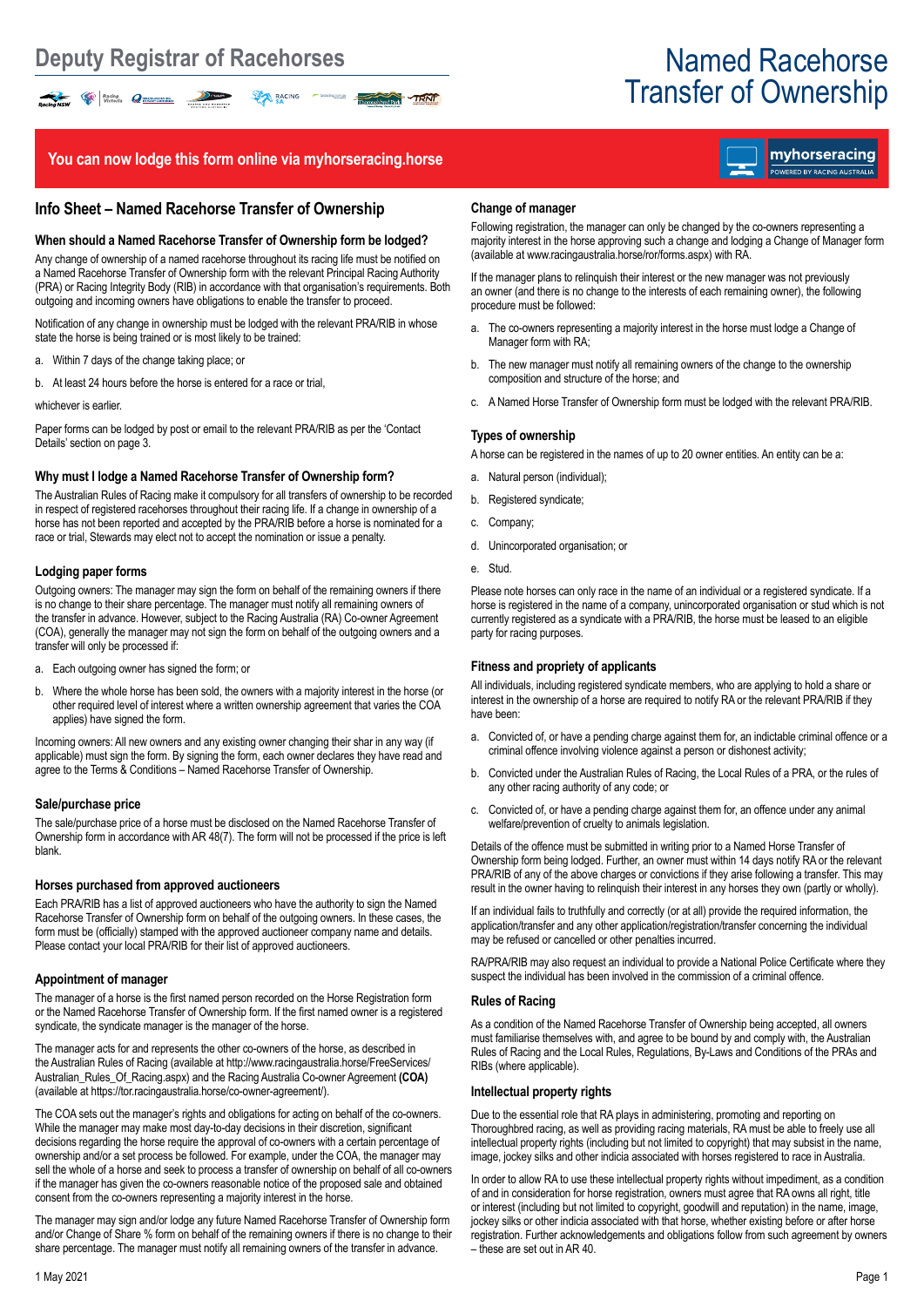

#### **Privacy and personal information**

The personal information collected by RA and the PRAs/RIBs during the transfer process includes an owner's name, birth date, address, email, mobile, GST status and bank account details. This information is required to:

- a. Identify owners;
- b. Assess a person's eligibility as an owner;
- c. Facilitate the administration of racing;
- d. Communicate with owners; and
- e. Enable payment of prize money.

Where information is not provided, a transfer may be refused or delayed until the required information is provided.

RA or a PRA/RIB may also provide an owner's contact details to the manager to enable the manager to contact owners in relation to matters concerning the horse. For example, to vote on a decision to change the horse's trainer, which requires majority consent under the COA. Similarly, RA or a PRA/RIB may provide a manager's contact details to co-owners to enable them to contact the manager in relation to matters concerning the horse.

An owner's personal information may also be used or disclosed by RA in accordance with RA's Privacy Policy ([https://www.racingaustralia.horse/AboutUs/PrivacyPolicy.aspx\)](https://www.racingaustralia.horse/AboutUs/PrivacyPolicy.aspx) or by a PRA/ RIB in accordance with its Privacy Policy. These policies also set out how owners can access and seek correction of their personal information, as well as how to make complaints regarding handling of their personal information. Please contact RA or your local PRA/RIB in this regard.

#### **Declaring GST status**

Owners are required to indicate their GST status in relation to their horse racing activity for tax purposes. If a declaration is not made, withholding tax will be deducted from the total prize money paid to the owner.

#### When do owners supply an ABN?

If an owner's horse racing activities are conducted as an enterprise and the enterprise is registered for GST the owner can quote the ABN of that enterprise.

If an owner's horse racing activity is conducted as a private recreational pursuit or hobby, an ABN cannot be provided and the owner must declare themselves as a hobbyist. An owner can only quote an ABN if the ABN is for an enterprise that is racing horses as part of that enterprise.

Individual members of a registered syndicate must not provide their own personal or business ABN. The syndicate must be registered for GST and provide an ABN.

What happens if owners provide an ABN for a business that is not involved in horse racing activities?

If an owner provides an ABN for an enterprise whose activities do not include racing horses, the owner will be making a false or misleading statement which is an offence under tax law.

If incorrect ABN information has been provided on a previous horse registration application, an owner should contact the PRA/RIB in their state or territory.

#### Tax invoices

Where an owner or entity is GST registered, the following agreement is given:

- a. The recipient may issue tax invoices in respect of the specified supplies;
- b. The supplier will not issue tax invoices in respect of those supplies:
- c. The supplier acknowledges that it is registered when it enters into the agreement and that it will notify the recipient if it ceases to be registered; and
- d. The recipient acknowledges that it is registered when it enters into the agreement and that it will notify the supplier if it ceases to be registered.

#### Where can owners get more information?

For more information about GST in relation to prize money, owners should contact the Stakes Payments Department of the PRA/RIB in their state or territory. For information about whether or not an owner's horse racing activity constitutes an enterprise and should be registered for GST, owners should seek their own tax advice or contact the Australian Taxation Office.

#### **Prize money**

#### How is prize money paid?

Payment of prize money, and GST where applicable, is administered by the PRA/RIB in whose jurisdiction the horse became eligible to receive prize money.

#### Please note:

- EFT payments can only be made to Australian bank accounts;
- Bank details must be supplied for every new owner when a Named Racehorse Transfer of Ownership is completed, regardless of whether bank details have been provided in the past in relation to the same or another horse.

#### NSW & ACT

When all owners supply a valid bank account on the form, prize money will be paid via EFT directly into each owner's bank account according to their entitlement. If an owner does not supply bank account details, all prize money will be forwarded to the manager except where an entity is GST registered for racing purposes. Where an entity indicates they are GST registered for racing purposes and supply a valid ABN and bank account, they will receive prize money together with the GST component directly into their account. Please note a \$16.50 processing fee (incl. GST) will be charged for all cheque payments made.

#### QLD

Individual entities who supply a valid bank account on the form will receive prizemoney directly into their account via EFT. If no bank account details are provided for any given entity, their prizemoney payment will be forwarded to the manager. QLD only pays via EFT.

#### VIC & SA

Individual entities who supply a valid bank account on the form will receive prize money directly into their account via EFT, provided the manager has also supplied their bank account on the form. If no bank account is provided for any given entity, their prize money payment will be forwarded to the manager. If the manager has not supplied a valid bank account, payment will be forwarded to them by cheque.

#### WA

Individual owners who supply a valid bank account on the form will receive prize money directly into their account via EFT. If no bank account details are provided for any given owner, their prize money payment will be forwarded to the Manager.

#### TAS

All prize money is forwarded to the manager. Where a bank account is provided on the form, payment will be made via EFT. If a bank account is not provided, a cheque will be forwarded. Individual entities who have elected to have their prize money paid directly to them and who supply a valid bank account on the form will receive prize money directly into their account via EFT.

#### NT

All prize money is paid to the manager via EFT. If indicated that prize money is to be split and all owners provide their bank account on the form, prize money will be paid via EFT directly into each owner's account according to their entitlement. If no bank account is provided for any given entity, their prize money payment will be forwarded to the manager. Where an entity indicates on the form that they are GST registered for racing purposes and supply a valid ABN and bank account, they will receive prize money together with their GST component directly into their account.

# Transfer of Ownership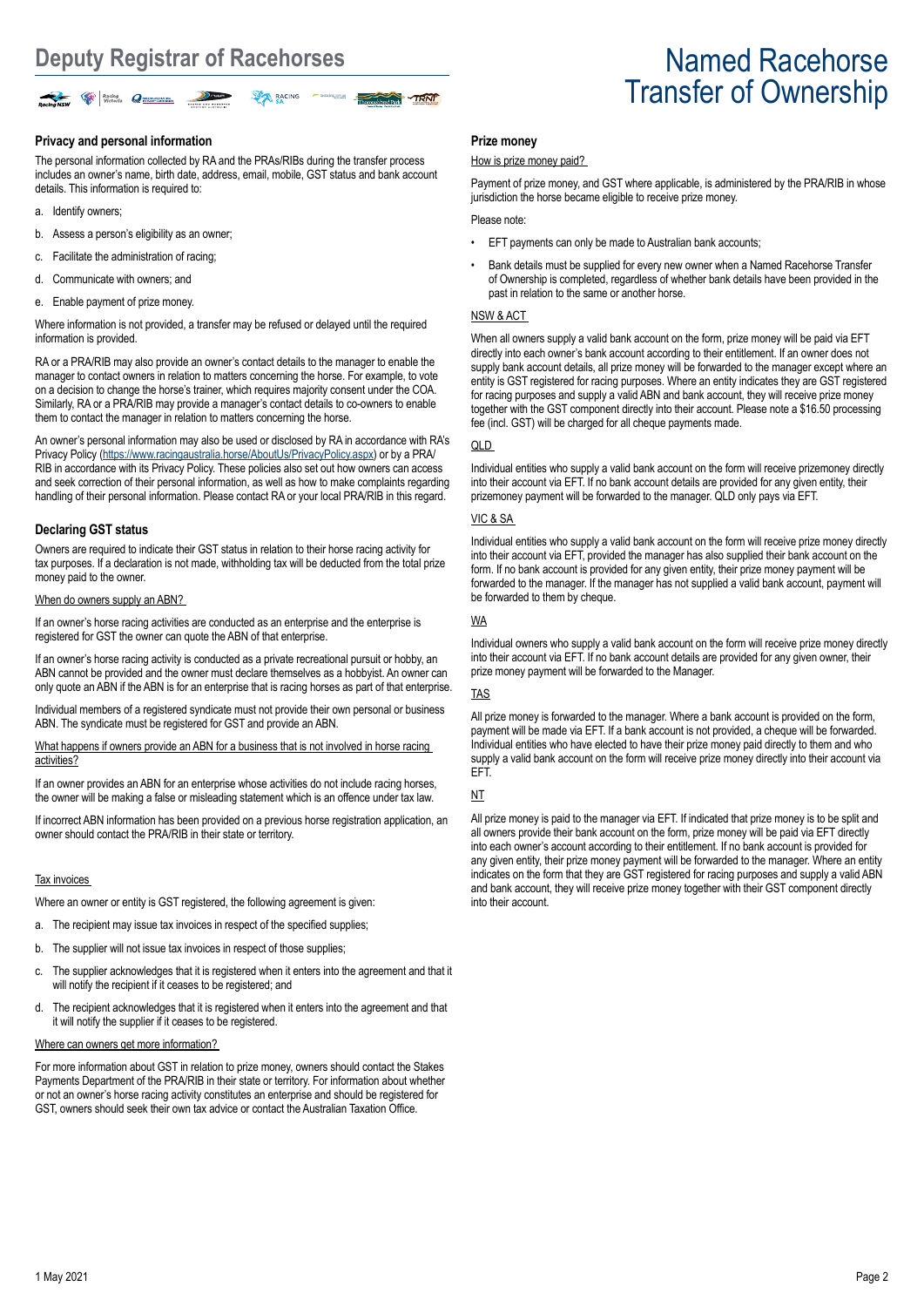

### **Fees**

See below for fees and payment options in each state. Payments must accompany the Named Racehorse Transfer of Ownership form when it is lodged. \*\* GST is not applicable.

| <b>STATE</b> | FEE.     | <b>ADDITIONAL</b><br><b>HORSE FEE*</b> | <b>CHEQUES PAYABLE TO:</b>            |
|--------------|----------|----------------------------------------|---------------------------------------|
| NSW/ACT      | $$110**$ | \$40**                                 | Racing NSW                            |
| <b>VIC</b>   | \$110    | \$0                                    | Racing Victoria                       |
| QLD          | \$118**  | \$42**                                 | Not Accepted                          |
| <b>SA</b>    | \$110    | \$0                                    | Racing SA Ltd                         |
| <b>TAS</b>   | \$110**  | \$40**                                 | Office of Racing Integrity            |
| <b>WA</b>    | $$110**$ | \$0                                    | Racing and Wagering Western Australia |
| ΝT           | \$110    | \$40                                   | Thoroughbred Racing NT                |

\*Additional Horse Fee: This applies to registered syndicates who are not first time owners. Where a registered syndicate is remaining as a part owner in a new transfer of ownership for this horse the additional horse fee is not applicable.

VISA, Mastercard and cheques are accepted. Cheques not accepted in QLD

#### **Thoroughbred Identification Card**

Each registered horse has been issued with a Thoroughbred Identification Card. This document should remain with the horse at all times. Please note the card is not required to be submitted with the Named Racehorse Transfer of Ownership form.

# Transfer of Ownership

## **Contact Details**

 $\sum$ 

AND WASERING WESTERN AUSTRALIA

**Racing & Wagering WA** Level 1, 400 Epsom Road, Flemington VIC 3031 Phone 1800 870 799 Email deputyregistrar@racingaustralia.horse



**Thoroughbred Racing NT** Level 1, 400 Epsom Road, Flemington VIC 3031 Phone 1800 870 799 Email deputyregistrar@racingaustralia.horse



**Office of Racing Integrity** PO Box 1329 Launceston TAS 7250 Phone 03 6777 1900 Fax 03 6777 5148 Email registrar@racingintegrity.tas.gov.au



Email deputyregistrar@racingaustralia.horse

**Queensland Racing Integrity** 

QUEENSLAND RACING<br>INTEGRITY COMMISSION

Level 1, 400 Epsom Road, Flemington VIC 3031 Phone 1800 870 799

**Commission**

**Racing NSW** Level 7, 51 Druitt Street Sydney NSW 2000 Phone 02 9551 7500 Fax 02 9551 7587

**Racing NSW** 

Email transfers@racingnsw.com.au

Racing<br>Victoria

Email deputyregistrar@racingaustralia.horse

**Racing Victoria Limited** Level 1, 400 Epsom Road, Flemington VIC 3031 Phone 1800 870 799

**Racing SA Ltd** GPO Box 2646 Adelaide SA 5001 Phone 08 8179 9824 Fax 08 8179 9892 Email transfers@racingsa.com.au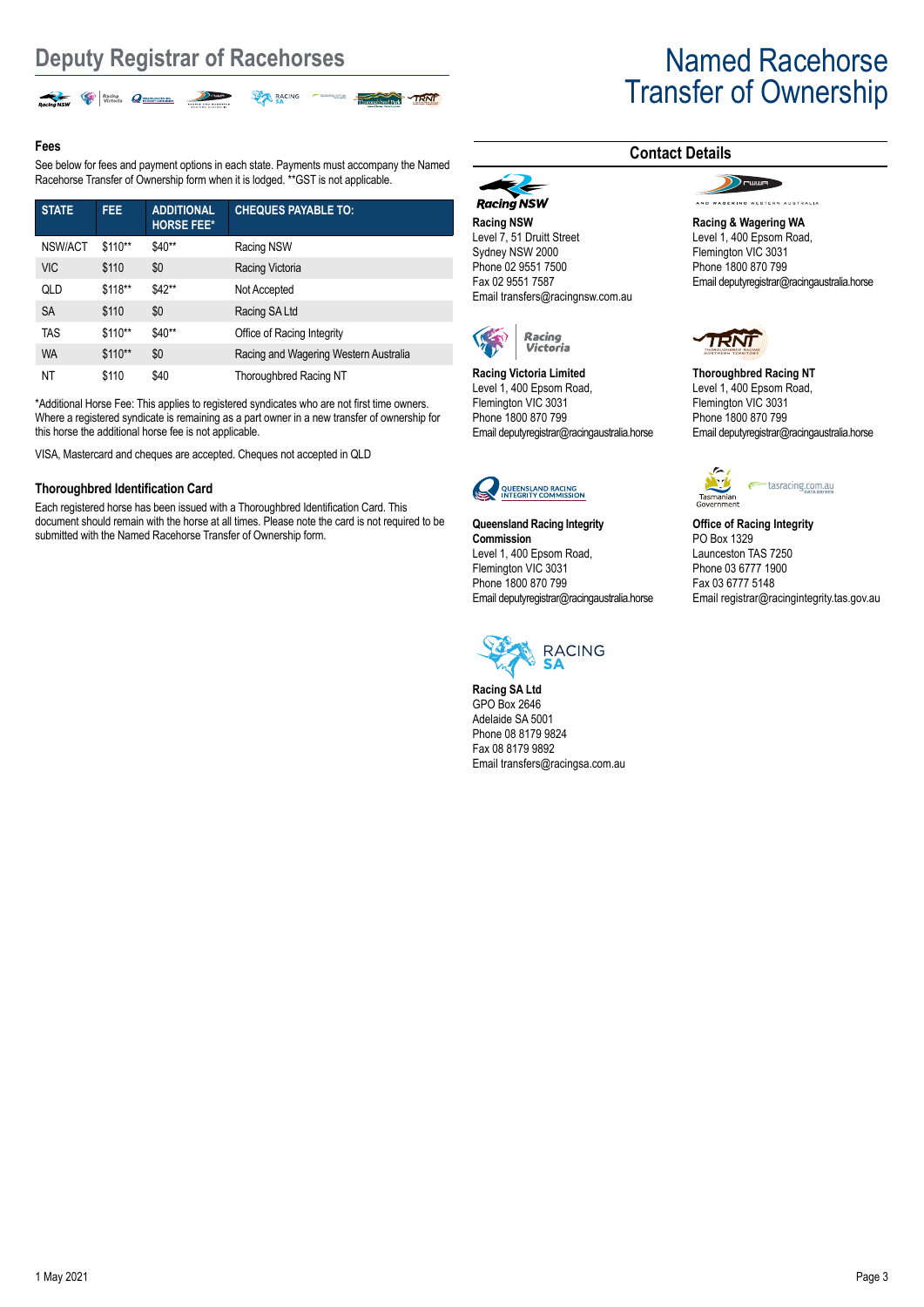# Transfer of Ownership

# **Terms & Conditions – Named Racehorse Transfer of Ownership**

ing comau

TRNF

#### **All owners**

- 1. The owner is 18 years old or older.
- 2. The owner has read and understood the Info Sheet Named Racehorse Transfer of **Ownership**
- 3. The owner agrees to be bound by and comply with the Australian Rules of Racing and the Local Rules, Regulations, By-Laws, Policies and Conditions of the Principal Racing Authority **(PRA)** and the Racing Integrity Body **(RIB)** (where applicable) in whose State or Territory the owner resides or in which the horse shall be domiciled, trained or raced (as amended from time to time).
- 4. Without limiting any of the rules and regulations referred to in clause 3 above, as a condition of and in consideration for registration of the horse, the owner agrees to refrain from taking any step, or authorising any person to take any step, which may interfere with the important role that Racing Australia **(RA)**, PRAs, RIBs and Race Clubs play in the administration, promotion and reporting of Thoroughbred racing and in the provision of racing materials.
- 5. The owner agrees they have notified RA or the relevant PRA/RIB if they have been, and undertakes to notify RA or the relevant PRA/RIB within 14 days if following lodgment of the Named Racehorse Transfer of Ownership they are:
	- a. Convicted of, or have a pending charge against them for, an indictable criminal offence or a criminal offence involving violence against a person or dishonest activity;
	- b. Convicted under the Australian Rules of Racing, the Local Rules of a PRA, or therules of any other racing authority of any code; or
	- c. Convicted of, or have a pending charge against them for, an offence under any animal welfare/prevention of cruelty to animals legislation.
- 6. The owner agrees they may be required by RA, a PRA or a RIB to relinquish their share or interest in the horse (or any other horse) if convicted of or charged with an offence referred to in clause 5 above
- 7. The owner agrees to provide a National Police Certificate to RA, a PRA or a RIB if requested, provided the RA, PRA or RIB has reasonable grounds for suspecting the owner may be, or may have been, involved in the commission of a criminal offence.
- 8. The owner consents to RA and/or the relevant PRA/RIB providing the owner's contact details to the manager of the horse solely for the purpose of the manager contacting the owner in relation to the horse.
- 9. The owner consents to any future changes to the ownership composition and structure of the horse if:
	- a. The owner is a remaining owner and there are no changes to the owner's share percentage; or
	- b. The owner is an outgoing owner and the changes have been made in accordance with the RA Co-owner Agreement or any other valid written ownership agreement (as applicable).
- 10. If there is a future change to the ownership composition and structure of the horse, the owner consents to the manager signing and/or lodging any Named Racehorse Transfer of Ownership form and/or Change of Share % form on behalf of the owner if the owner is a remaining owner and there is no change to the owner's share percentage.
- 11. The owner agrees that RA, any PRA and/or any RIB, to the maximum extent permitted by law, is not liable to make any payment for any claim, loss, damage, liability, cost or expense that may arise from:
	- a. The processing of a Named Racehorse Transfer of Ownership form;
	- b. The manager of the horse dealing with the horse (including in respect of a transfer of ownership or change of share %) on behalf of the owner.
- 12. The owner agrees that all information provided to RA, PRAs, Stewards, RIBs and Race Clubs is true and correct, and that the owner may be subject to penalty for providing any false or misleading information or failing to disclose any information the owner is required to provide.

#### **Where the owner is the manager**

- 13. The owner (manager) agrees the names listed on the Named Racehorse Transfer of Ownership form fully discloses the true, complete and accurate ownership of the horse.
- 14. The owner (manager) agrees that before signing and/or lodging a Named Racehorse Transfer of Ownership form and/or Change of Share % form on behalf of any remaining owners, the owner (manager) will notify all such owners of the changes to the ownership composition and structure of the horse.
- 15. The owner (manager) agrees that before signing and/or lodging a Named Racehorse Transfer of Ownership form, the owner (manager) will comply with all obligations under the RA Co-owner Agreement or any other valid written ownership agreement (as applicable) and will notify all owners of the changes to the ownership composition and structure of the horse.
- 16. The owner (manager) indemnifies RA, any PRA and/or any RIB against any claim, loss, damage, liability, cost or expense that arises from the owner (manager) dealing with the horse (including in respect of a transfer of ownership or change of share %) on behalf of another person.
- 17. The owner (manager) consents to RA and/or the relevant PRA/RIB providing the owner's (manager's) contact details to each co-owner of the horse solely for the purpose of the co-owners contacting the owner (manager) in relation to the horse.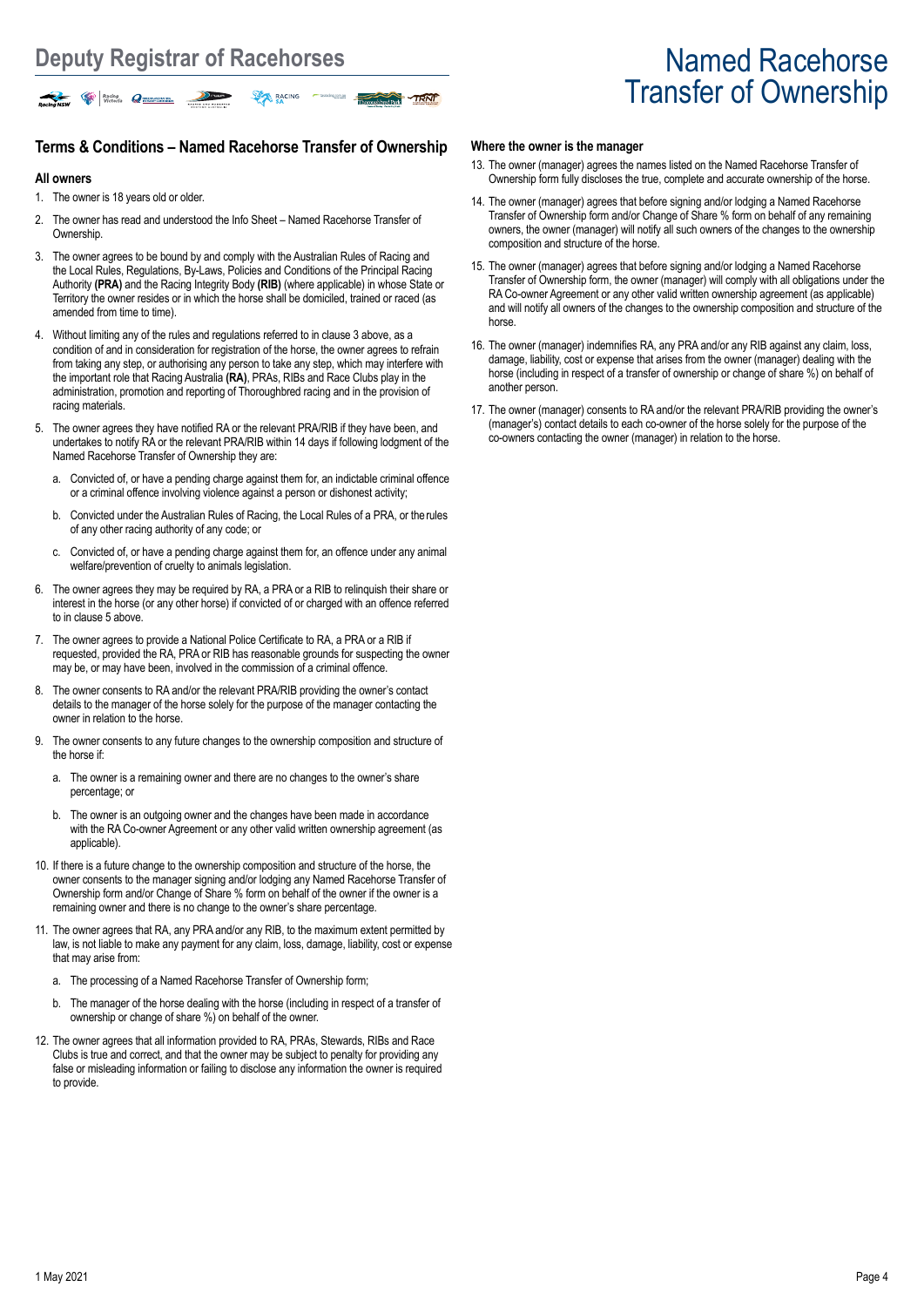# **Deputy Registrar of Racehorses** Named Racehorse



# Transfer of Ownership

| <b>Payment Details</b>                                                                                       |                                                           |            |                           |                                                                                                                                              |
|--------------------------------------------------------------------------------------------------------------|-----------------------------------------------------------|------------|---------------------------|----------------------------------------------------------------------------------------------------------------------------------------------|
| Horse Name                                                                                                   |                                                           | Suffix     |                           |                                                                                                                                              |
| The fee to transfer the ownership of a horse is: \$118 for QLD and \$110 for all other states.<br>Authority. |                                                           |            |                           | Payment options include cheque*, money order*, or credit card. Please make cheques and money orders payable to the relevant Principal Racing |
| Transfer of Ownership Fee<br>\$                                                                              | Additional Horse Fee (if applicable for Syndicates)<br>\$ |            |                           | <b>Total Payment</b><br>\$                                                                                                                   |
| Cardholder's Signature                                                                                       | Cardholder's Name                                         |            |                           | Card Number (VISA or MasterCard only)                                                                                                        |
|                                                                                                              | Expiry                                                    | <b>CVN</b> | <b>Total Amount</b><br>\$ |                                                                                                                                              |
|                                                                                                              |                                                           |            |                           | Please forward payment with the completed Transfer of Ownership form to the PRA where the horse is trained or is most likely to be trained   |

| Location Of The Horse At The Time Of Application |          |              |  |  |  |
|--------------------------------------------------|----------|--------------|--|--|--|
| <b>Street Address</b>                            |          |              |  |  |  |
| Suburb                                           | Postcode | <b>State</b> |  |  |  |
|                                                  |          |              |  |  |  |

**\*Important:** Under the Australian Rules of Racing, you must provide the location of the horse at the time of this application. This form will not be processed if these fields are left blank.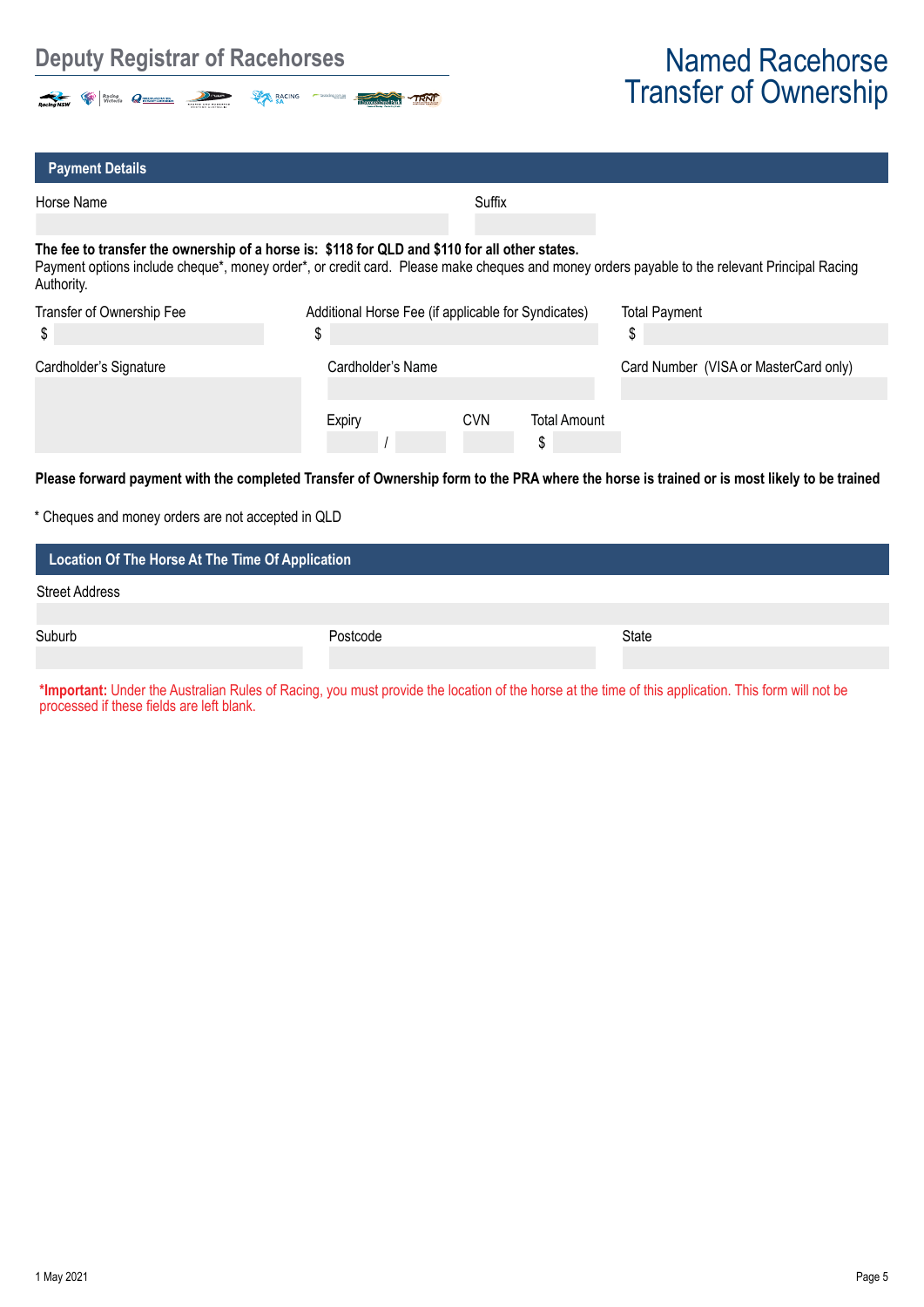# **Deputy Registrar of Racehorses Constraining Constraining Mamed Racehorse**

| $\rightarrow$<br><b>Racing NSW</b> | is.<br>Racing<br>Victoria<br>Ç. | OUEDISLAND RACING<br>63 | <b>Common</b><br>HACING AND NADERING<br>NESTERN AUSTRALES | <b>RACING</b> | tasracing.com.au | <b>BARACA</b><br>TRNT<br>Thoroughbred Park<br>Garbery Basier - De thrill of Kalk- |
|------------------------------------|---------------------------------|-------------------------|-----------------------------------------------------------|---------------|------------------|-----------------------------------------------------------------------------------|
|------------------------------------|---------------------------------|-------------------------|-----------------------------------------------------------|---------------|------------------|-----------------------------------------------------------------------------------|

# Transfer of Ownership

| Horse Name                          | Suffix |
|-------------------------------------|--------|
| Sire                                | Dam    |
| <b>Managing Owner's Declaration</b> |        |

As Managing Owner I, **As Managing Owner I, and the Internal and the A**s Managing Ownership in the Named Racehorse Transfer of Ownership

form are true and correct and confirm:

I have notified all remaining owners (being those owners who are neither relinquishing nor acquiring a share in the horse), if any, of the transfer(s) stated on the form.

I have notified all outgoing owners of the transfer(s) stated on the form.

I have complied with my obligations under the Racing Australia Co-owner Agreement or any other valid written ownership agreement (as applicable) in respect of the transfer(s) stated on the form.

Date of transfer of ownership/Date sold Sale Price Signature Signature Signature

**IMPORTANT:** Under AR 48(7), you must provide the horse's sale price. This form will not be processed if the sale price is left blank.

### **Horses Purchased at an Auction**

Please ensure the Auctioneer is on the PRA approved list and that this form is stamped with the Auctioneer Company Name & detail.

| <b>Auctioneer Name</b>  | Company | Auctioneer's Signature |  |  |  |  |
|-------------------------|---------|------------------------|--|--|--|--|
|                         |         |                        |  |  |  |  |
|                         |         |                        |  |  |  |  |
|                         |         |                        |  |  |  |  |
| <b>Outriging Owners</b> |         |                        |  |  |  |  |

### **Outgoing Owners**

The following owners must sign the section below:

a. each owner relinquishing their share, or part thereof, in the horse; or

b. where the whole horse has been sold, the owners that constitute a majority interest in the horse (or other required level of interest where a valid written ownership agreement that varies the Racing Australia Co-owner Agreement applies).

### RA, a PRA or a RIB (as applicable) may refuse the transfer in its discretion if the required signatures are not provided.

Note: Where an owner is changing their share, they must also complete the relevant incoming owner page and note their new share percentage.

|                        | <b>Print Name</b> |            | Signature            | <b>Witness Name</b> |               | Signature |
|------------------------|-------------------|------------|----------------------|---------------------|---------------|-----------|
| Owner                  |                   |            |                      |                     |               |           |
| Owner                  |                   |            |                      |                     |               |           |
| Owner                  |                   |            |                      |                     |               |           |
| Owner                  |                   |            |                      |                     |               |           |
| Owner                  |                   |            |                      |                     |               |           |
| Owner                  |                   |            |                      |                     |               |           |
| Owner                  |                   |            |                      |                     |               |           |
| Owner                  |                   |            |                      |                     |               |           |
| Owner                  |                   |            |                      |                     |               |           |
| Owner                  |                   |            |                      |                     |               |           |
| <b>Office Use Only</b> |                   |            |                      |                     |               |           |
| Payment Type           | Amount            | Apps / AHF | <b>Initial Check</b> | Named By            | Registered By | Stakes    |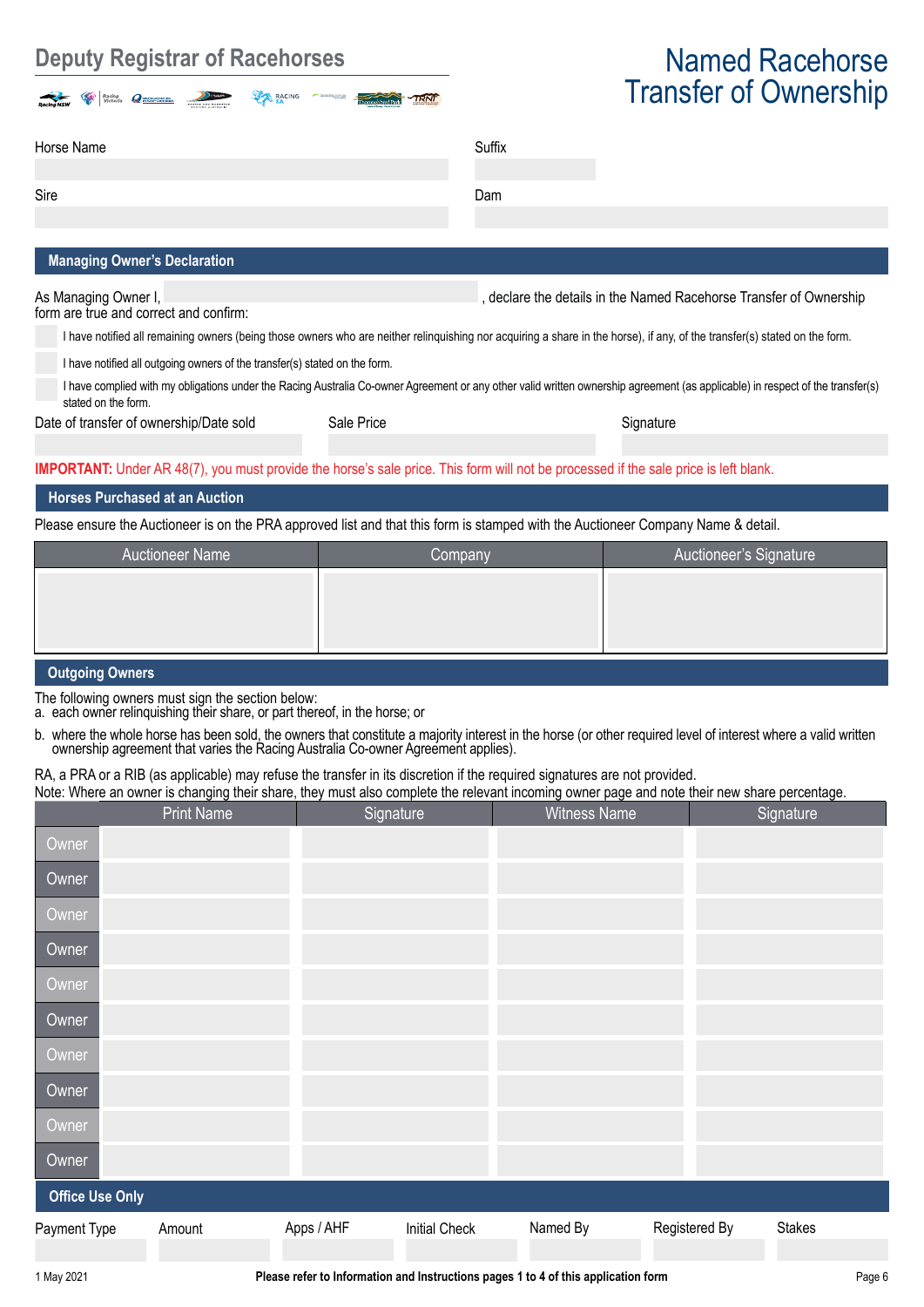| <b>Deputy Registrar of Racehorses</b>                                                                                                                                                                                                                                                                                                                                                                                                                                                                                                      |                                               | <b>Named Racehorse</b>                                                                                                                                                       |                                                                   |                                                                                                                                                                                                                                                                                                                                                                                      |
|--------------------------------------------------------------------------------------------------------------------------------------------------------------------------------------------------------------------------------------------------------------------------------------------------------------------------------------------------------------------------------------------------------------------------------------------------------------------------------------------------------------------------------------------|-----------------------------------------------|------------------------------------------------------------------------------------------------------------------------------------------------------------------------------|-------------------------------------------------------------------|--------------------------------------------------------------------------------------------------------------------------------------------------------------------------------------------------------------------------------------------------------------------------------------------------------------------------------------------------------------------------------------|
| Racing Cassay and Victoria<br><b>RACING</b>                                                                                                                                                                                                                                                                                                                                                                                                                                                                                                |                                               |                                                                                                                                                                              | <b>Transfer of Ownership</b><br><b>New Managing Owner Details</b> |                                                                                                                                                                                                                                                                                                                                                                                      |
| (Only to be completed when the Managing Owner is changing, or where the share percentage of the existing Managing Owner is changing in any way.)                                                                                                                                                                                                                                                                                                                                                                                           |                                               |                                                                                                                                                                              |                                                                   |                                                                                                                                                                                                                                                                                                                                                                                      |
| All fields in the relevant parts of the form are required to complete your application. Where information is not provided your application may be refused<br>and or delayed. Please complete all relevant details using BLOCK letters and black or blue pen.                                                                                                                                                                                                                                                                               |                                               |                                                                                                                                                                              |                                                                   |                                                                                                                                                                                                                                                                                                                                                                                      |
| Transfer of a Racehorse Named                                                                                                                                                                                                                                                                                                                                                                                                                                                                                                              |                                               | Suffix                                                                                                                                                                       |                                                                   | <b>Purchase Price</b><br>(Value of your share)                                                                                                                                                                                                                                                                                                                                       |
| <b>IMPORTANT:</b> Under AR 48(7), you must provide the horse's purchase price. This form will not be processed if the purchase price is left blank.                                                                                                                                                                                                                                                                                                                                                                                        |                                               |                                                                                                                                                                              |                                                                   |                                                                                                                                                                                                                                                                                                                                                                                      |
| If the Certificate of Transfer is not to be forwarded to the Manager, please supply delivery instructions below:<br>Recipient                                                                                                                                                                                                                                                                                                                                                                                                              |                                               |                                                                                                                                                                              |                                                                   |                                                                                                                                                                                                                                                                                                                                                                                      |
| Postal Address                                                                                                                                                                                                                                                                                                                                                                                                                                                                                                                             |                                               |                                                                                                                                                                              |                                                                   |                                                                                                                                                                                                                                                                                                                                                                                      |
|                                                                                                                                                                                                                                                                                                                                                                                                                                                                                                                                            | Postcode                                      |                                                                                                                                                                              |                                                                   |                                                                                                                                                                                                                                                                                                                                                                                      |
| Suburb                                                                                                                                                                                                                                                                                                                                                                                                                                                                                                                                     |                                               |                                                                                                                                                                              | State                                                             |                                                                                                                                                                                                                                                                                                                                                                                      |
| <b>New Managing Owner</b>                                                                                                                                                                                                                                                                                                                                                                                                                                                                                                                  | <b>Individual Owner</b><br><b>Please Tick</b> |                                                                                                                                                                              | <b>Registered Syndicate</b>                                       | Company / Stud                                                                                                                                                                                                                                                                                                                                                                       |
| (When completing this section you are required to provide ALL the information requested below)                                                                                                                                                                                                                                                                                                                                                                                                                                             |                                               |                                                                                                                                                                              |                                                                   |                                                                                                                                                                                                                                                                                                                                                                                      |
| Date of Birth (dd/mm/yyyy)<br>Mr                                                                                                                                                                                                                                                                                                                                                                                                                                                                                                           | Miss<br>Mrs                                   | Ms<br>Other                                                                                                                                                                  | If other, please specify                                          |                                                                                                                                                                                                                                                                                                                                                                                      |
| Surname of Owner / Registered Syndicate Name / Company Name / Stud Name                                                                                                                                                                                                                                                                                                                                                                                                                                                                    |                                               |                                                                                                                                                                              |                                                                   |                                                                                                                                                                                                                                                                                                                                                                                      |
|                                                                                                                                                                                                                                                                                                                                                                                                                                                                                                                                            |                                               |                                                                                                                                                                              |                                                                   |                                                                                                                                                                                                                                                                                                                                                                                      |
| Given Names of Owner / Full Name of Registered Syndicate Manager / Company Representative / Stud Representative                                                                                                                                                                                                                                                                                                                                                                                                                            |                                               |                                                                                                                                                                              |                                                                   |                                                                                                                                                                                                                                                                                                                                                                                      |
| Tick this box if the Registered Syndicate has owned horses previously and you wish to add this horse to the Syndicate for the first time, If you tick this box please include the<br>Additional Horse Fee in your payment.<br>Postal Address                                                                                                                                                                                                                                                                                               |                                               |                                                                                                                                                                              |                                                                   |                                                                                                                                                                                                                                                                                                                                                                                      |
| Suburb                                                                                                                                                                                                                                                                                                                                                                                                                                                                                                                                     | Postcode                                      |                                                                                                                                                                              | <b>State</b>                                                      |                                                                                                                                                                                                                                                                                                                                                                                      |
| Email * Mobile or Email MUST be supplied.                                                                                                                                                                                                                                                                                                                                                                                                                                                                                                  | Phone                                         |                                                                                                                                                                              |                                                                   | Mobile * Mobile or Email MUST be supplied.                                                                                                                                                                                                                                                                                                                                           |
| <b>Bank Details</b>                                                                                                                                                                                                                                                                                                                                                                                                                                                                                                                        |                                               |                                                                                                                                                                              |                                                                   |                                                                                                                                                                                                                                                                                                                                                                                      |
| <b>Bank Account Holder Name</b>                                                                                                                                                                                                                                                                                                                                                                                                                                                                                                            | <b>BSB</b>                                    |                                                                                                                                                                              | <b>Account Number</b>                                             |                                                                                                                                                                                                                                                                                                                                                                                      |
|                                                                                                                                                                                                                                                                                                                                                                                                                                                                                                                                            |                                               |                                                                                                                                                                              |                                                                   |                                                                                                                                                                                                                                                                                                                                                                                      |
| Tick box if you have previously provided bank details for this horse only and they have not changed                                                                                                                                                                                                                                                                                                                                                                                                                                        |                                               |                                                                                                                                                                              |                                                                   |                                                                                                                                                                                                                                                                                                                                                                                      |
| Do you require prize money to be split between owners where bank accounts are supplied? Applicable NSW, ACT, VIC, SA, NT & TAS only.<br>No<br>Yes                                                                                                                                                                                                                                                                                                                                                                                          |                                               |                                                                                                                                                                              |                                                                   |                                                                                                                                                                                                                                                                                                                                                                                      |
| <b>Declare your GST status</b>                                                                                                                                                                                                                                                                                                                                                                                                                                                                                                             |                                               |                                                                                                                                                                              |                                                                   |                                                                                                                                                                                                                                                                                                                                                                                      |
| When do I supply an ABN?<br>• If you are registering a horse in the name of a Company, Unincorporated Organisation<br>or Stud, the Company, Unincorporated Organisation or Stud must be registered as<br>a syndicate with a Principal Racing Authority (PRA) or the horse must be leased to an<br>eligible party for racing purposes. Only under these circumstances can an owner, provided<br>their horse racing activities are conducted as an enterprise and the enterprise is registered<br>for GST, quote the ABN of that enterprise. |                                               | ABN if the ABN is for an enterprise that is racing horses as part of that enterprise.<br>registered for GST and provide an ABN.<br>completing the Change of GST Status form. |                                                                   | • If an owner's horse racing activity is conducted as a recreational pursuit or hobby, an ABN<br>• cannot be provided and you must declare yourself as a hobbyist. You can only quote an<br>· Individual members of a syndicate must not provide their own ABN. The syndicate must be<br>• If your ABN or GST status change, it is your responsibility to advise Racing Australia by |
| Is this enterprise GST registered for racing purposes?                                                                                                                                                                                                                                                                                                                                                                                                                                                                                     | No - I am a hobbyist                          | Yes                                                                                                                                                                          | If yes, please supply ABN                                         |                                                                                                                                                                                                                                                                                                                                                                                      |
| Declaration - Important must sign                                                                                                                                                                                                                                                                                                                                                                                                                                                                                                          |                                               |                                                                                                                                                                              |                                                                   |                                                                                                                                                                                                                                                                                                                                                                                      |
| By signing this form, I declare that I (the owner) have read and agree to the Terms & Conditions – Named Racehorse Transfer of Ownership on page 4<br>of this form.                                                                                                                                                                                                                                                                                                                                                                        |                                               |                                                                                                                                                                              |                                                                   |                                                                                                                                                                                                                                                                                                                                                                                      |
| Signature                                                                                                                                                                                                                                                                                                                                                                                                                                                                                                                                  |                                               |                                                                                                                                                                              |                                                                   |                                                                                                                                                                                                                                                                                                                                                                                      |
|                                                                                                                                                                                                                                                                                                                                                                                                                                                                                                                                            | Date (dd/mm/yyyy)                             |                                                                                                                                                                              | Share<br>%                                                        |                                                                                                                                                                                                                                                                                                                                                                                      |